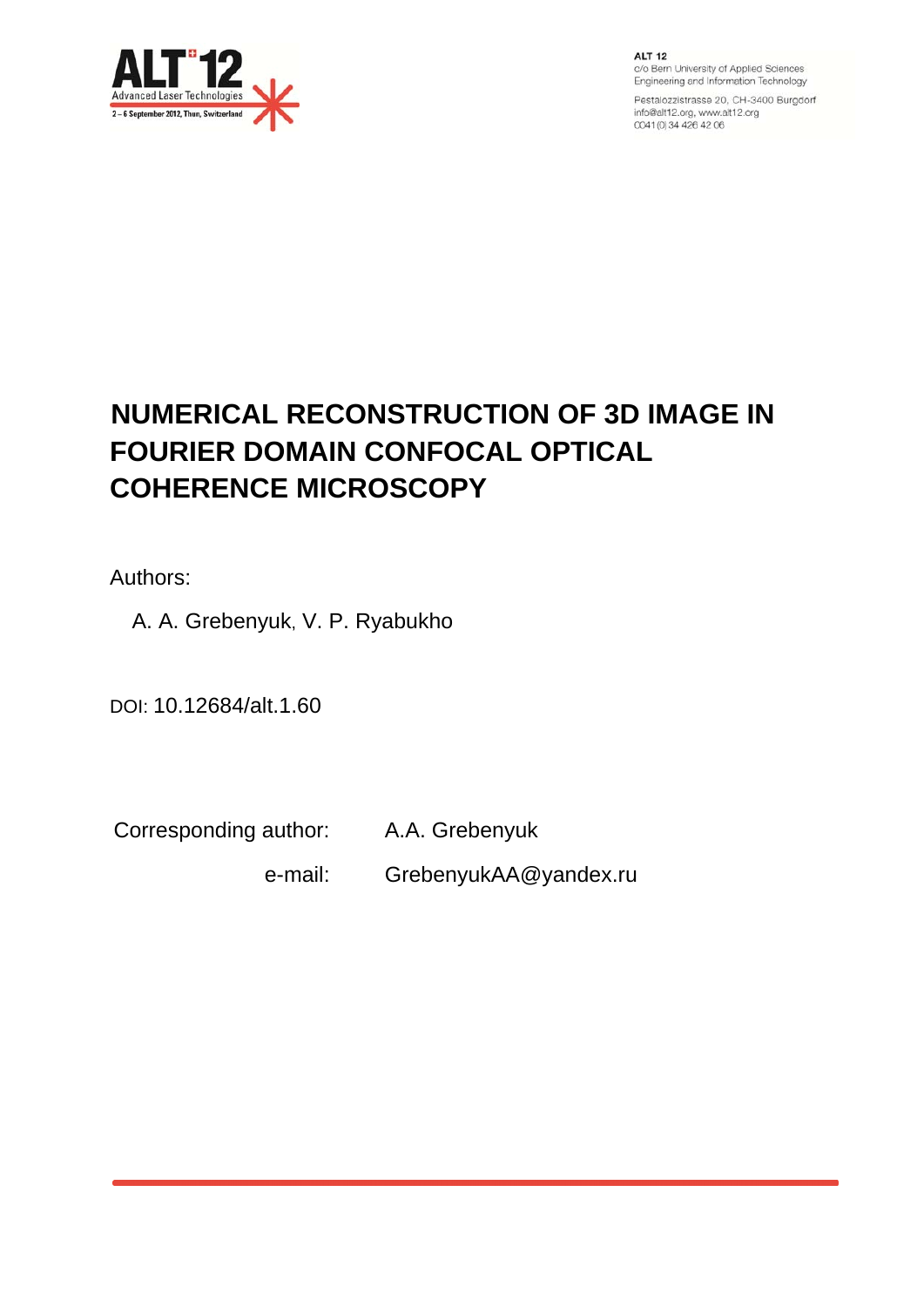# **Numerical Reconstruction of 3D Image in Fourier Domain Confocal Optical Coherence Microscopy**

Anton A. Grebenyuk<sup>1</sup>, Vladimir P. Ryabukho<sup>1,2</sup>

<sup>1</sup>Saratov State University, Astrakhanskaya str. 83, Saratov, 410012, Russia <sup>2</sup>Institute of Precision Mechanics and Control, Russian Academy of Sciences, Rabochaya str. 24, Saratov, 410028, Russia

## **Abstract**

Along with high longitudinal resolution of optical coherence tomography, confocal optical coherence microscopy (OCM) provides high transversal resolution due to relatively high numerical apertures. However, the presence of relatively high numerical apertures leads to limited depth of field, which reduces the speed of OCM and decreases the advantage of Fourier domain detection. In this paper we propose a numerical processing technique for three-dimensional image reconstruction in Fourier domain OCM. It takes into account not only the defocus of different parts of imaged volumetric sample, but also the effects of upper layers' refractive index on imaging the sample inner structure. Besides providing sharp coherence gated imaging, this technique also allows for determining both the geometrical thickness and refractive index of the sample layers.

#### **Introduction**

Low-coherence interferometry techniques allow three-dimensional imaging of semitransparent samples, based on longitudinal coherence gating, and are widely used in biomedicine [1,2]. In lowcoherence interferometry the longitudinal coherence gating effect is caused by two factors: temporal and angular spectrum gates. Conventional optical coherence tomography (OCT) utilizes wide temporal spectrum and narrow angular spectrum of the optical field. Wide temporal spectrum leads to high longitudinal resolution, while narrow angular spectrum provides large depth of field. However, this narrow angular spectrum (due to low numerical apertures (NA)) leads also to low transversal resolution. To obtain high transversal resolution, higher numerical apertures are used, which provide wider angular spectrum of the optical field. However, wide angular spectrum results in small depth of field, which is in fact narrow longitudinal angular spectrum gate. This is the case of confocal optical coherence microscopy (OCM) [3]. So, one has to choose between imaging with either large depth of field and low transversal resolution or small depth of field and high transversal resolution [3].

To overcome this limitation in OCT, in Ref. [4] a numerical processing technique was proposed, based on synthetic aperture approach and inverse scattering analysis. It was shown to allow sharp sample imaging not only within the original depth of field, but also in defocused regions [4,5]. However, in Ref. [4,5] the effects of the refractive indices of upper sample layers on imaging its inner structure were not taken into account. Meanwhile, in a number of works [6-10] it has been shown for both confocal and full-field arrangements, that refractive index of the sample layers affects differently the location of temporal and angular spectrum gates. Mutual shift of these gates due to the mismatch of refractive index in sample and reference arms of an interferometer, leads to fading of the coherence signal. This effect limits applicability of the technique, described in Ref. [4,5], to imaging samples with uniform refractive index, equal to that of the immersion.

In Ref. [6,9,11,12] it has been shown, that this effect of coherence signal fading due to refractive index mismatch can be overcome in confocal and full-field arrangements by mechanical shifting of the temporal and angular spectrum gates. Along with sharp coherence gated imaging, it was shown to allow determination of both geometrical thickness and refractive index of the sample layers. However, the need for mechanical scanning makes these techniques time consuming and limit their applicability to *in vivo* imaging.

Recently, we developed a theoretical model of interference microscopy imaging to provide analysis of the imaging process of different types of samples in different types of interference microscopes [13-15]. Basing on this theory, we propose in the current paper a numerical processing technique, which is intended to overcome the problems of coherence gate fading in confocal OCM imaging and allow fast three-dimensional imaging of samples, which may consist of layers with different refractive indices, unequal to the refractive index of immersion.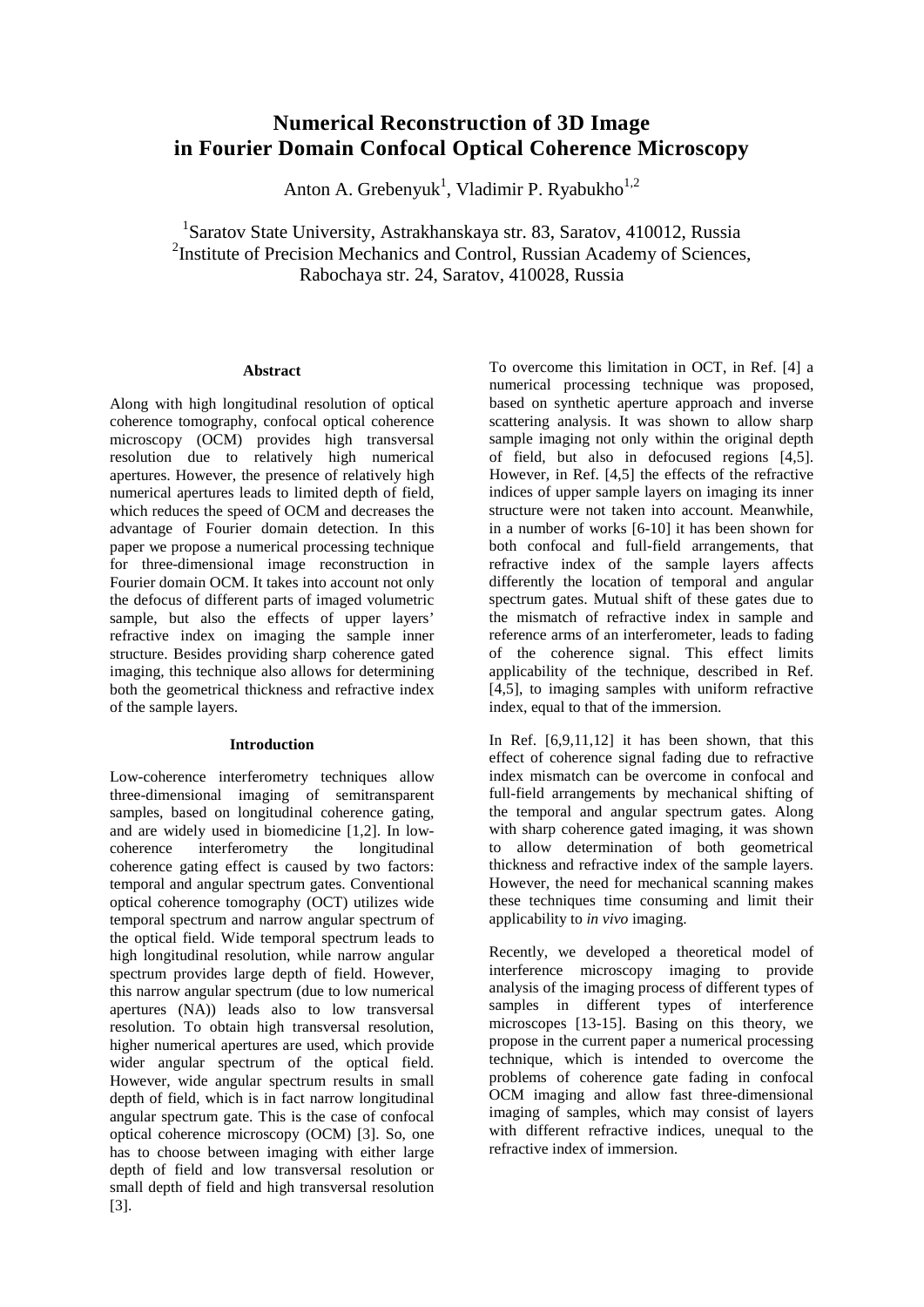#### **Image Formation in Confocal OCM**

Let's consider a confocal optical coherence microscope with signal acquisition in Fourier domain, which scans the sample transversal structure in transversal direction  $(x_d, y_d)$ . The coherence signal  $\Gamma(\omega; x_d, y_d)$  obtained during this scan from an interface, located under *N* sample layers with widths  $\{\Delta z_i\}$  and refractive indices  ${n_i}$  can be derived from the transmission functions, described in [14,15] to be

$$
\Gamma(\omega; x_d, y_d) = \iint \widetilde{\Gamma}(\omega; k_x, k_y) \times \exp[i(k_x x_d + k_y y_d)] dk_x dk_y,
$$
\n(1)

where the spatio-temporal spectrum function  $\widetilde{\Gamma}(\omega; k_x, k_y)$  is determined by

$$
\widetilde{\Gamma}(\omega;k_x,k_y) = \Gamma_R(\omega) \prod_{j=1}^N t_{j-1,j}(\omega) t_{j,j-1}(\omega)
$$

$$
\times \widetilde{r}_S(\omega;k_x,k_y) \Xi(\omega;k_x,k_y) , \qquad (2)
$$

where  $\Gamma_R(\omega)$  is a coefficient, taking into account the properties of the reference arm and independent from the sample properties;  $t_{j-1,j}(\omega)$  is a transmission coefficient from the  $j-1$  th layer to the *j* th;  $\tilde{r}_S(\omega; k_x, k_y)$  is the spatial spectrum of the amplitude reflection coefficient distribution  $r_S(\omega; x_S, y_S)$  of the interface of interest;

$$
\Xi(\omega; k_x, k_y) = \iint dx_S dy_S \exp[i(k_x x_S + k_y y_S)]
$$
  
\n
$$
\times \iint A(\omega; x_3, y_3) \exp\left[i k \sum_{j=0}^N \Delta z_j \sqrt{n_j^2 - \frac{x_3^2 + y_3^2}{f'^2}}\right]
$$
  
\n
$$
\times \exp[-i k (x_S x_3 + y_S y_3) / f'] dx_3 dy_3
$$
  
\n
$$
\times \iint J_0(\omega; x_0, y_0) \exp\left[i k \sum_{j=0}^N \Delta z_j \sqrt{n_j^2 - \frac{x_0^2 + y_0^2}{f'^2}}\right]
$$
  
\n
$$
\times \exp[-i k (x_S x_0 + y_S y_0) / f'] dx_0 dy_0, \quad (3)
$$

where  $A(\omega; x_3, y_3)$  is the aperture function of the microscope objectives;  $J_0(\omega; x_0, y_0)$  is the illumination field complex amplitude distribution in the objective aperture plane;  $k = \omega/c$  is the wavenumber; *c* is the light speed in vacuum; *f* and  $f'$  are the front and back focal lengths of the objectives;  $n_0 = n_{im}$  is the refractive index of immersion;  $\Delta z_0 = z_s - |f|$ ;  $z_s$  is the distance from the objective front principal plane to the sample surface.

It can be seen from Eq. (2) that the spatio-temporal spectrum of the acquired coherence signal is determined by the multiplication of the reflection coefficient spatial spectrum  $\tilde{r}_s$  and the Ξ function. In other words, the Ξ function determines how accurately the coherence signal  $\Gamma$  represents the structure of the sample interface of interest. The Ξ function can be represented in the following way:

$$
\Xi(\omega;k_x,k_y) = \Xi_t(\omega)\Xi_a(\omega;k_x,k_y), \qquad (4)
$$

where

$$
\Xi_t(\omega) = \exp\left[2i k \sum_{j=0}^N n_j \Delta z_j\right],\tag{5a}
$$

$$
\Xi_a(\omega;k_x,k_y) = \Xi(\omega;k_x,k_y)/\Xi_t(\omega), \qquad (5b)
$$

which in parabolic approximation becomes

$$
\Xi_a(\omega; k_x, k_y) = \iint dx_S dy_S \exp[i(k_x x_S + k_y y_S)]
$$
  
\n
$$
\times \iint A(\omega; x_3, y_3) \exp\left[-ik \frac{x_3^2 + y_3^2}{2f'^2} \sum_{j=0}^N \frac{\Delta z_j}{n_j}\right]
$$
  
\n
$$
\times \exp[-ik(x_S x_3 + y_S y_3) / f'] dx_3 dy_3
$$
  
\n
$$
\times \iint J_0(\omega; x_0, y_0) \exp\left[-ik \frac{x_0^2 + y_0^2}{2f'^2} \sum_{j=0}^N \frac{\Delta z_j}{n_j}\right]
$$
  
\n
$$
\times \exp[-ik(x_S x_0 + y_S y_0) / f'] dx_0 dy_0
$$
 (5c)

The functions  $\Xi_t$  and  $\Xi_a$  determine the longitudinal coherence gating effects in a confocal OCM caused by the temporal and angular spectra of the optical field. For convenience these coherence gating effects can be regarded to as temporal and angular spectrum gates.

In conventional Fourier domain OCT/OCM the sample structure is reconstructed by simple Fourier transform of the  $\Gamma(\omega; x_d, y_d)$  function over the temporal spectrum  $\omega$ . In this Fourier transform for longitudinal position  $\sum_{j=0}^{N} n_j \Delta z_j$ , the phase modulation  $\Xi$ , over  $\omega$  is eliminated and the image of the sample interface of interest is reconstructed. Meanwhile, this processing does not affect the Ξ*<sup>a</sup>* function, which produces modulation effect over the spatial frequencies of the spatio-temporal spectrum  $\Gamma(\omega; k_x, k_y)$ . It means that conventional Fourier domain OCT/OCM processing, affects only the position of the temporal spectrum gate, but does not affect the position of the angular spectrum gate, which results in degradation of the OCT/OCM signal, if the sample interface is out of the objective focus.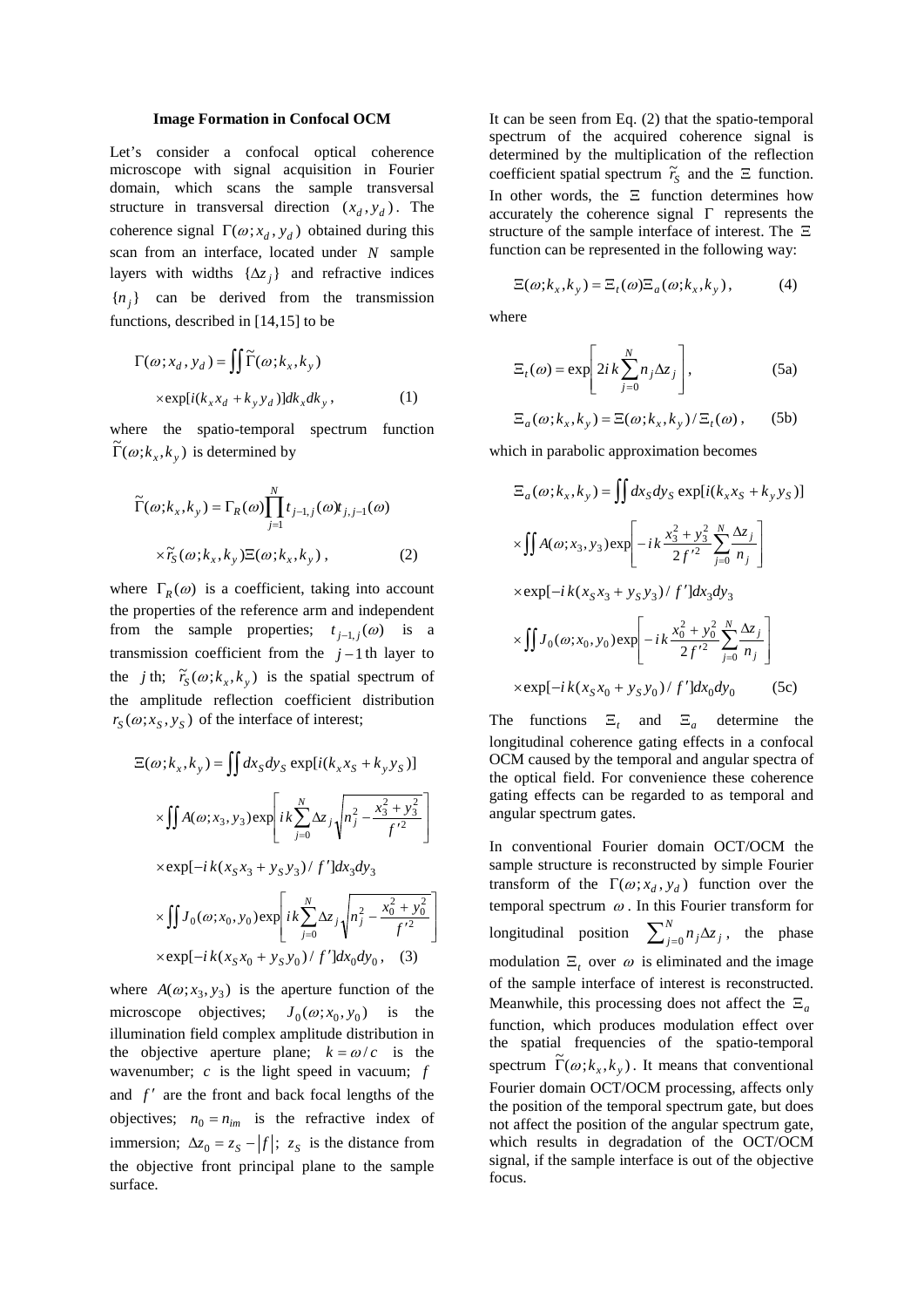#### **Properties of the 3D Image and the Numerical Correction Procedure**

For correct imaging of the sample interface of interest, the correction of the spatio-temporal spectrum  $\tilde{\Gamma}(\omega; k_x, k_y)$  for both modulations  $\Xi_t$  and  $\Xi_a$  is necessary. For this sake, we need first to analyze the properties of the  $\Xi_a$  function, which affects the position of the angular spectrum gate. Fig.1 presents the dependence of the  $\Xi_a$  function on the transverse spatial coordinates, calibrated in NAs ( $k_x$  or  $k_y$ , as for circular apertures and illuminations,  $\Xi_a$  has a circular symmetry) and on the amount of defocus  $\Delta z_0$  for the case when the sample is simply a surface.



Fig.1 Analysis of the  $\Xi_a$  function of an OCM with  $NA = 0.3$ ,  $\lambda = 800$  nm for different amount of defocus  $\Delta z_0$ :

a) dependence of the  $\Xi_a$  absolute value  $|\Xi_a|$  on the transversal spatial coordinate  $k_{\perp} = (k_x^2 + k_y^2)^{1/2}$  and the defocus  $\Delta z_0$ ; b) dependence of the  $\Xi_a$  phase  $\arg(\Xi_a)$  on the transversal spatial coordinate  $k_{\perp} = (k_x^2 + k_y^2)^{1/2}$  and the defocus  $\Delta z_0$ .

It can be seen from Fig.1b, that the phase modulation of  $\Xi_a(\omega; k_x, k_y)$  over  $(k_x, k_y)$ intensifies with increase of the amount of defocus. This means blurring of the images of the defocused sample parts. In can also be noticed from Fig.1a, that the amplitude of  $\Xi_a(\omega; k_x, k_y)$  decreases with increase of the amount of defocus. It means that without appropriate correction, the images of the defocused sample parts are not only blurred, but also less intensive.

For correction of these effects it is necessary to divide the acquired spatio-temporal spectrum  $\Gamma(\omega; k_x, k_y)$  by the  $\Xi_a(\omega; k_x, k_y)$  function, computed for the desirable focusing depth inside the sample. However, care should be taken with the signal-to-noise ratio (SNR): as the absolute value of  $\Xi_a(\omega; k_x, k_y)$  decreases with increase of  $(k_x, k_y)$ and of the defocus, the direct division of  $\widetilde{\Gamma}(\omega; k_x, k_y)$  by  $\Xi_a(\omega; k_x, k_y)$  would lead to decreased SNR for big  $(k_x, k_y)$  or large defocus.



Fig.2 Analysis of the transversal PSF of an OCM with *NA* = 0.3,  $\lambda$  = 800 nm for different amount of defocus  $\Delta z_0$ : a) dependence of the initial PSF on a transversal coordinate *x* or *y* and the defocus  $\Delta z_0$ ; b) dependence of the PSF after phase correction according to Eq. (6) on a transversal coordinate *x* or *y* and the defocus  $\Delta z_0$ .

To improve the OCM signal and avoid the problems with SNR, it is possible to perform only phase correction of  $\tilde{\Gamma}(\omega; k_x, k_y)$ , which means obtaining

$$
\widetilde{\Gamma}'(\omega;k_x,k_y) = \widetilde{\Gamma}(\omega;k_x,k_y)
$$

$$
\times \Xi_a^*(\omega;k_x,k_y) / \Big| \Xi_a(\omega;k_x,k_y) \Big|, \qquad (6)
$$

As can be seen from Fig.2, this leads to sharpening and certain amplitude increase of the point-spread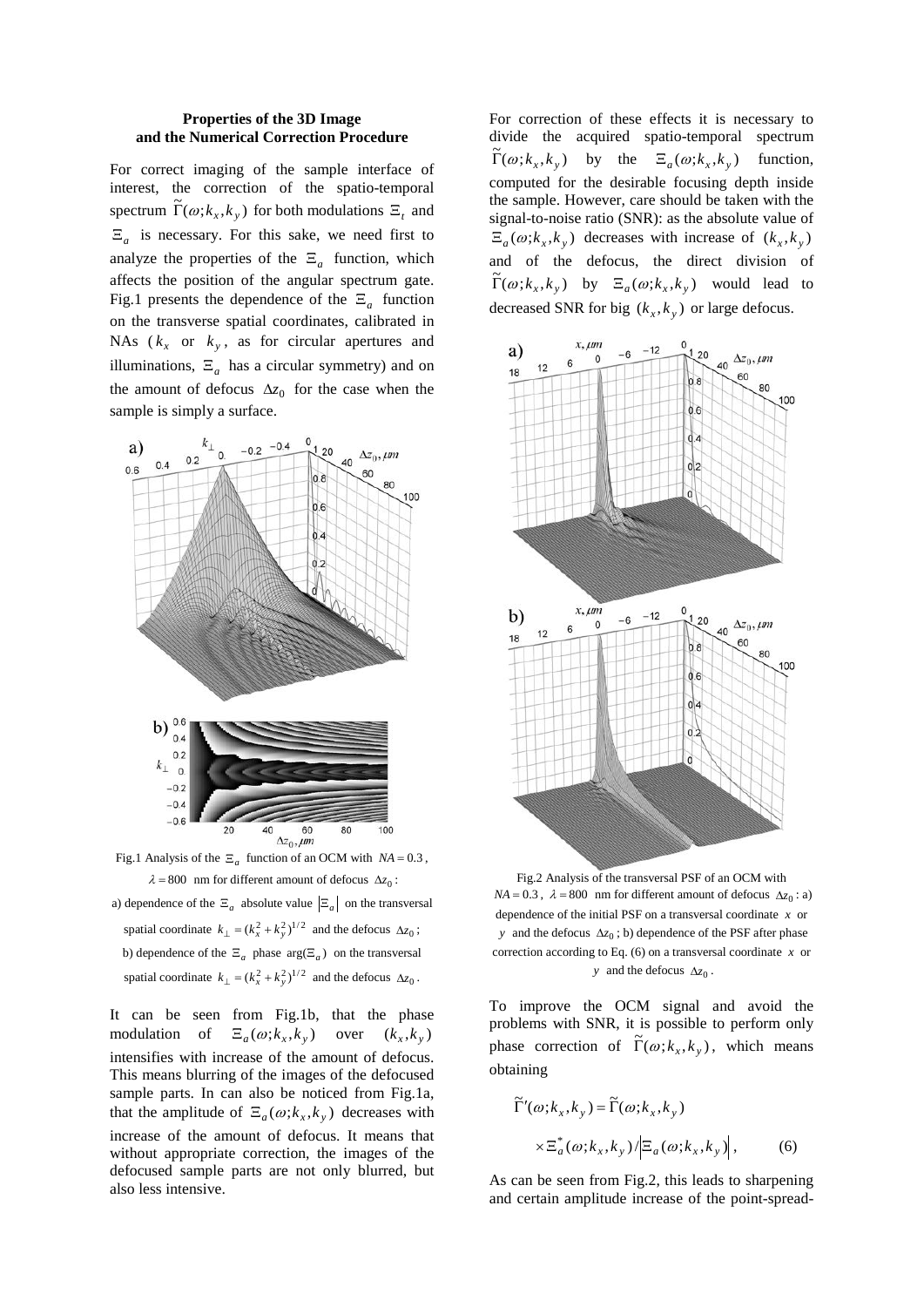function (PSF) of the OCM system in defocused regions. Further multiplication of  $\tilde{\Gamma}'(\omega; k_x, k_y)$  by  $\Xi_{t}^{*}(\omega)$  and integration over  $(\omega; k_{x}, k_{y})$  yields a correctly reconstructed image, with both temporal and angular spectrum gates located at the same desired depth inside investigated sample.

It should be mentioned, that the form of the refractive index manifestation is different for the temporal and angular spectrum gates, which can be clearly seen from comparison of Eqs. (5a) and (5c). For every layer, a numerical variation of the temporal and angular spectrum gates positions and obtaining best possible images provides two equations for determination of the quantities  $\Delta z_i$ and  $n_i$ . It means that this numerical processing technique provides the possibility of determining separately the values of  $\{\Delta z_i\}$  and  $\{n_i\}$ , which has

analogy with the full-field swept-source interference microscopy processing, described in Ref. [16,17].

## **Effect of Numerical Correction on the Reconstructed 3D Images**

For analysis of the effect of the numerical correction procedure on the reconstructed images in Fourier domain confocal OCM, we have performed numerical simulation of imaging a layered sample (Fig.3). The sample interface of interest is located under two layers with widths 20 µm and 25 µm and refractive indices 1.33 and 1.1 respectively;  $NA = 0.3$ ,  $n_{im} = 1$ , the illumination field fills the whole objective aperture; central frequency of illumination  $\omega_0 = 2.36 \times 10^{15}$  Hz (which corresponds to  $\lambda_0 = 800$  nm), spectrum width  $\Delta \omega = 3.53 \times 10^{14}$  Hz.



Fig.3 Numerical simulation of imaging a layered sample in Fourier domain confocal OCM. (a)-(c) without noise; (d)-(f) in presence of noise. (a), (b), (d), (e) the interface of interest is defocused (sample surface is in focus); (c),(f) the interface of interest is in focus. (a), (d) only temporal spectrum gate shifting is applied according to the conventional OCT/OCM principle; (b), (e) both numerical processing according to Eq. (6) and temporal spectrum gate shifting are applied. The field size for all images is  $154\times154 \mu m^2$ .

It can be seen from Fig.3a, that when only the temporal spectrum gate shifting is applied in accordance with the conventional OCT/OCM principle, the image of the defocused interface of interest is much blurred. The numerical correction procedure according to Eq. (6), allows for correct reconstruction of the image of this interface, without mechanical focusing on it (Fig.3b). It can also be seen from comparison of Fig.3d and Fig.3e, that the numerical correction procedure according

to Eq. (6) leads not only to sharpening, but also to increase of SNR in the reconstructed image.

# **Conclusions**

In this paper we propose a numerical processing technique, which allows for correction of the longitudinal coherence gating effects and reconstruction of three-dimensional image in Fourier domain OCM. This technique takes into account the refractive index of the outer sample